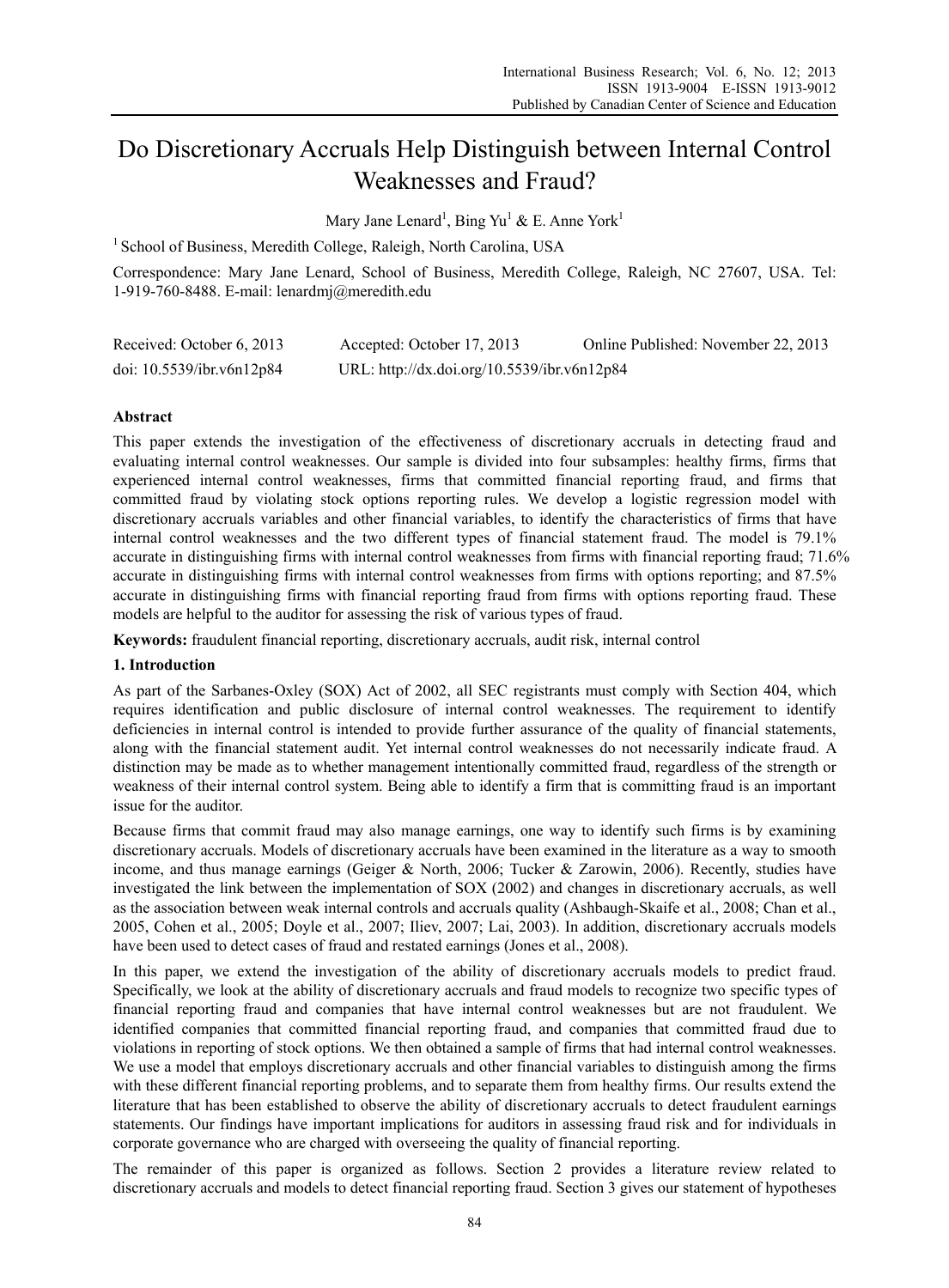and Section 4 describes the methodology for performing our analysis. We describe the results of our analysis in section 5 and we offer some concluding remarks in Section 6.

# **2. Literature Review**

## *2.1 Earnings Management*

Jones (1991) used a discretionary accruals model to test whether firms that would benefit from import relief attempted to decrease earnings through earnings management and therefore avoid import relief investigations. Her model focused on the discretionary portion of total accruals in order to capture earnings management. Based on a model by DeAngelo (1986), the "abnormal" total accruals are defined as the difference between current total accruals and normal total accruals. This abnormal accrual amount can then be separated into discretionary and nondiscretionary accruals. The assumption is that the average change in nondiscretionary accruals is approximately zero, so that a change in total accruals primarily reflects a change in discretionary accruals (Jones, 1991).

Tucker and Zarowin (2006) studied income smoothing by reasoning that there is an underlying pre-managed income series and that managers then use discretionary accruals to smooth reported income. They measured income smoothing as the negative correlation of a firm's change in discretionary accruals with its change in pre-managed income. A more negative correlation indicated more income smoothing (Tucker & Zarowin, 2006). Other authors (Aboody & Kasznik, 2000; Bartov et al., 2002; Bartov & Mohanran, 2004) found indications of companies' use of earnings management in order to meet earnings expectations. Iliev (2007) and Lai (2003) found that all firms reduced discretionary accruals in the year following the implementation of the Sarbanes-Oxley Act. However, by smoothing income through the use of discretionary accruals, companies with weaker internal control systems may encounter internal control violations.

# *2.2 Internal Control Weaknesses and Fraud*

Previous models of fraud detection have examined internal control weaknesses along with examination of financial ratios in companies that committed financial reporting fraud. Lenard and Alam (2004) and Lenard et al. (2007) developed successful fraud prediction models that included a variable as a proxy for the strength or weakness of a company's internal controls. However, firms that report weak internal controls don't necessarily commit fraud. Internal control weaknesses are now part of the reporting process under the Sarbanes-Oxley Act of 2002. Several studies have examined the connection between discretionary accruals and internal control weaknesses reported under Section 404 of the Sarbanes-Oxley Act. Doyle et al. (2007) reported an association between weak internal controls and lower accruals quality. Chan et al. (2005) found mild evidence that there were more positive and absolute discretionary accruals for firms reporting material internal control weaknesses than for other firms. Firms reporting material internal control weaknesses also had lower return-earnings associations than other firms (Chan et al., 2005). Ashbaugh-Skaife et al. (2008) found that through the reporting of internal control deficiencies under the SOX legislation, those firms reporting deficiencies had lower quality accruals as measured by accrual noise, in addition to significantly larger positive and larger negative abnormal accruals, relative to control firms.

Management may have various reasons to materially overstate earnings, leading to fraud. There may be pressures to camouflage financial distress (Argenti, 1976; Summers & Sweeney, 1998; Rosner, 2003), desire to meet earnings expectations (Burgstahler & Dichev, 1997; Bartov et al., 2002; Graham et al., 2005), or desire to maintain high stock prices for compensation benefits and therefore commit fraud through the fraudulent reporting of stock options. Previous studies have found that compensation in the form of stock options gives management incentives to manipulate earnings (Beck, 2003; Cassidy, 2002). Meek et al. (2007) found a possible relationship between CEO stock option compensation and fraud, implying that earnings management is more likely where stock options are a larger part of CEO compensation.

Recent literature has used discretionary accruals models to detect fraud by examining extreme cases of earnings management. Jones et al. (2008) used the size of the downward earnings restatement following the discovery of the fraud to proxy for the degree of discretion exercised to perpetrate the fraud. They found that accrual estimation errors were associated with the existence and magnitude of fraud and non-fraud restatements.

## **3. Hypotheses**

Tucker and Zarowin's (2006) model computes pre-discretionary income (*PDI*) as net income (*NI*) minus a discretionary-accruals proxy (*DAP*). Thus, *PDI* plus *DAP* is equal to net income, and if there is lower *PDI*, a higher level of *DAP* will maintain, or "smooth", net income. The authors found that more, or higher, income smoothing is evident if there is a more negative correlation between *PDI* and *DAP*.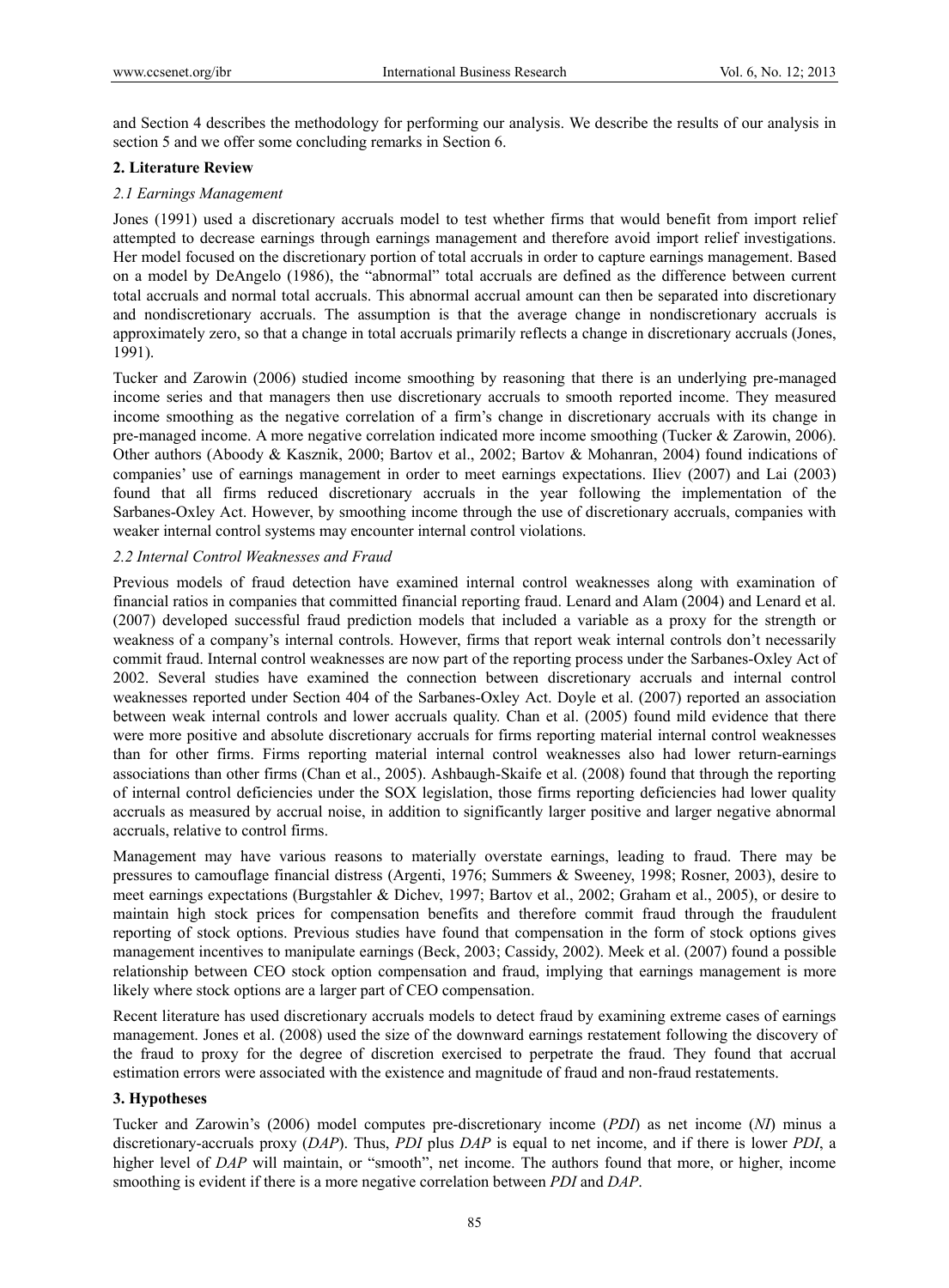In this study, we propose to use a discretionary accruals model and the resulting estimates of total accruals and discretionary accruals, along with financial variables that have been used in fraud detection models, to (1) separate firms with internal control weaknesses from fraud firms, and (2) distinguish between firms that commit fraud due to revenue recognition and asset misappropriation from firms that commit fraud in reporting stock options. Our first research hypothesis is:

**H1**: There will be a significant difference in discretionary accruals among healthy firms, types of fraud firms, and firms that have internal control weaknesses.

Successful results from this hypothesis will provide an additional method for distinguishing between problem firms and fraudulent firms when examining internal controls. Therefore our second research hypothesis is:

**H2**: A discretionary accruals variable included in a fraud detection model will be significant in distinguishing among healthy firms, types of fraud firms, and firms that have internal control weaknesses.

In separating the different types of fraud, we propose to determine the explanatory power of the discretionary accruals variable in helping to indicate when the use of discretionary accruals goes beyond earnings management and becomes a fraudulent event. Acceptance of this research hypothesis would also signify the ability of discretionary accruals variables, along with other prominent financial variables, to indicate differences in the financial structures of firms that commit different types of fraud, and therefore aid in overall fraud detection.

# **4. Methodology**

# *4.1 Sample*

To identify companies that committed financial reporting fraud, we searched two sources. We first obtained the 2008 Report on Corporate Fraud from the website of the U.S. Department of Justice (http://www.usdoj.gov/dag/cftf/corporate-fraud2008.pdf). In examining this report, we included cases prosecuted by the DOJ's Criminal division, as well as from the U.S. Attorney's office, which pertained to accounting and financial reporting fraud. There were 31 companies that met this definition. We were able to find data listed on the SEC's Edgar Database for 17 of the companies. The dates of their infractions ranged from 2000 to 2003. We added to this sample by obtaining a list of companies that were subject to litigation for financial statement fraud according to the Lexis-Nexis database during the 1992–2000 time period. This resulted in another 19 companies, for a total of 36 companies in the sample that were subject to financial reporting fraud. After adjusting the sample due to missing data, the final size of this sample came to 32 firms. The total time period for these fraud companies is 1992–2003.

We then identified a sample of 49 companies that committed financial reporting fraud due to violations in reporting of stock options. The sample consisted of companies that were subject to litigation for violations in reporting of stock options according to the Lexis-Nexis database during the 1997–2007 time period. From the original list of 49 companies, we were able to obtain data for 32 companies.

To obtain a sample of companies with internal control weaknesses, we identified 236 companies that received two or more material weaknesses (which we termed an "adverse" result) in their internal control report, issued under the requirements of section 404 of the Sarbanes-Oxley Act (2002), and reported in Compliance Week 2004. We took a random sample of 36 companies in order to match the size of our datasets. The matching process followed the procedure of previous studies using logistic regression (logit) models with matched samples of experimental and control firms (Chen & Church, 1992; Hansen, McDonald & Stice, 1992). We used company data for three years in order to have a cross-sectional model for testing of the accruals models—2003, the year before the internal control reports that we examined were issued; 2004, the year of the internal control reports, and 2005, the year following the internal control reports. One company did not have sufficient data to include in our analysis, resulting in a final sample for this group of 35 companies.

Finally, we selected a random sample of 36 Fortune 1000 companies in order to have a control group for our sample. We used company data from the years 2003 to 2005 for this sample. As a result, our final numbers for the components of the sample are as follows. There were 36 healthy companies (which we identified as "type 0"), 35 companies with internal control weaknesses (type 1), 32 companies that committed financial reporting fraud (type 2), and 32 companies that committed options reporting fraud (type 3).

## *4.2 Discretionary Accruals Model*

Tucker and Zarowin (2006) used an income-smoothing model based on Jones (1991) and modified by Kothari et al. (2005). We adopted the same model, as follows:

$$
Accruals_t = a(1/Assets_{t-1}) + b\Delta Sales_t + cPPE_t + dROA_t + \mu_t
$$
\n(1)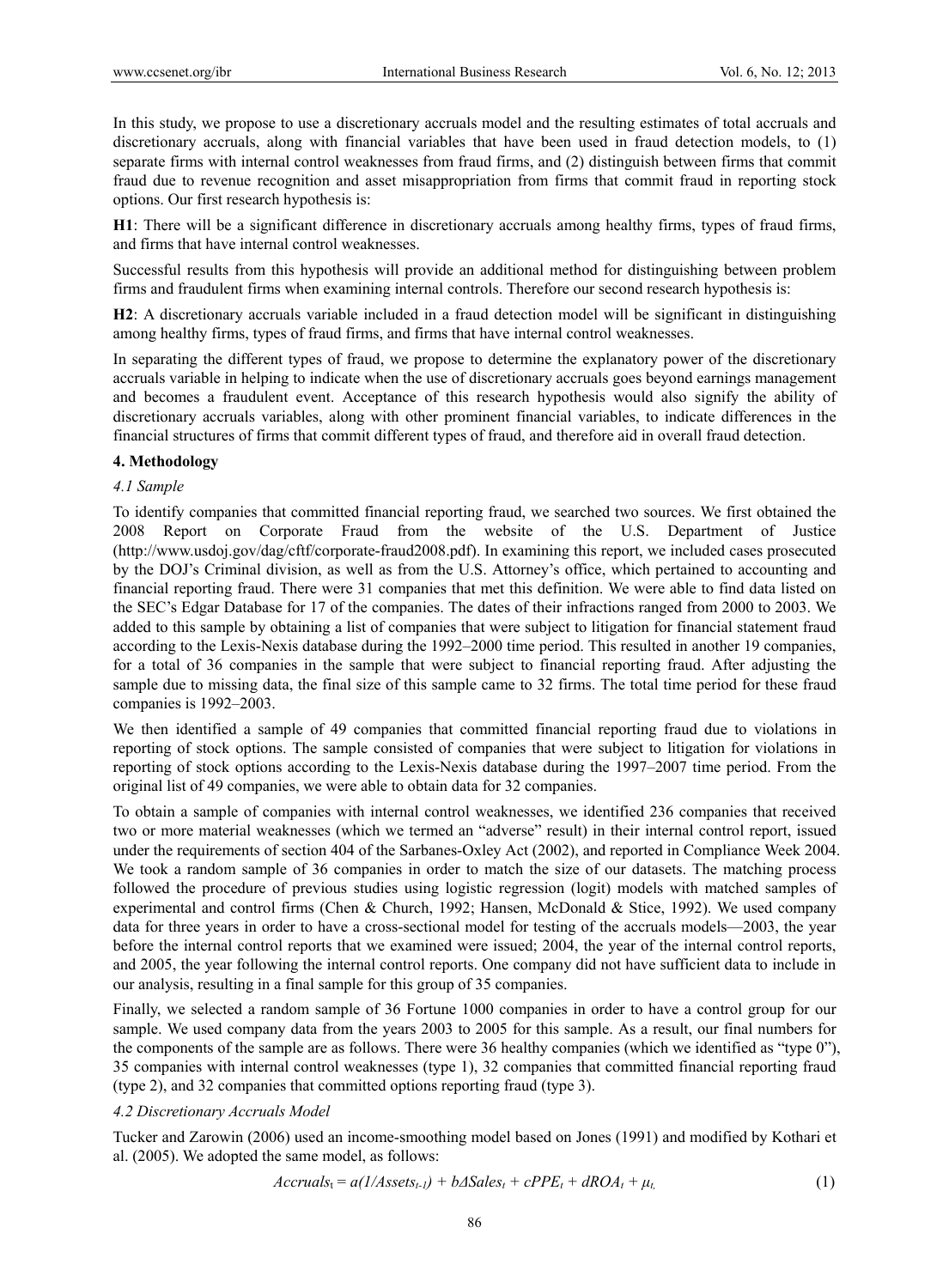where the total accruals (*Accruals*) are a function of the change in sales divided by the beginning-of-year total assets (Δ*Sales*); gross property, plant, and equipment (*PPE*) divided by the beginning-of-year total assets; and return on assets (*ROA*). Actual *Accruals* are computed as the difference between net income (*NI*) and cash flow from operations (*CFO*). Then the non-discretionary accruals (*NDAP*) are the fitted values of Equation (1), and discretionary accruals (*DAP*) are the deviations of actual accruals from *NDAP* (*DAP = NDAP – Accruals*). The pre-discretionary income (*PDI*) is calculated as net income (*NI*) minus discretionary accruals (*DAP*), or *PDI = NI – DAP* (Tucker & Zarowin, 2006).

We measured income smoothing as the correlation between the change in discretionary accruals and the change in pre-discretionary income, or Corr (Δ*DAP*, Δ*PDI*), using three years of data for each firm. For the fraud companies, we used data for the fraud year and two previous years. Using the reasoning presented by Tucker and Zarowin (2006), this measure assumes that there is an underlying pre-managed income series and that managers use discretionary accruals to smooth reported income. Higher, or more, income smoothing is evident in a more negative correlation between Δ*DAP and* Δ*PDI*. We then performed t-tests comparing the variables for each of the groups.

## *4.3 Fraud Model*

We used a logistic regression model to see if it was possible to classify firms into their particular group. The financial variables were chosen based on an examination of the literature that investigates fraud detection models. Persons (1995) used a logistic regression model to successfully identify factors associated with fraudulent financial reporting. Persons' model used ratios for financial leverage and profitability, as well as ratios that reflect asset composition, including current assets divided by total assets. Success rates in terms of prediction accuracy for Persons' study were as high as 97%. Further, a recent study by Liou (2008) found that variables describing the company's operations were also significant in detecting fraud, along with variables reflecting liquidity, leverage and profitability. In additional literature that examined fraud, Grove and Basilico (2008) studied key ratios and found that ratios which considered sales growth and changes in accruals were more likely to detect situations of fraudulent financial reporting. We included each of these types of ratios in our fraud detection model, formulating the model as follows:

$$
Fraud = a + bTLTA + cCATA + dSATA + eACCTA + fDAP + gNITA + \mu_t
$$
\n<sup>(2)</sup>

where *Fraud* is a function of financial leverage, depicted by total liabilities / total assets (*TLTA*); asset composition, computed as current assets / total assets (*CATA*); an operations variable, described as sales / total assets (*SATA*); the influence of accruals, shown by accruals / total assets (*ACCTA*) and discretionary accruals / total assets (*DAP*); and a profitability variable, net income / total assets (*NITA*).

## **5. Results**

*5.1 Discretionary Accruals Model and T-Tests* 

| <b>Statistics</b>         | $1/A$ ssets | $\triangle$ Sales | <b>PPE</b> | <b>ROA</b> | Adj R-sq |
|---------------------------|-------------|-------------------|------------|------------|----------|
| Mean                      | $-0.039$    | $-0.121$          | $-0.071$   | 0.388      | 0.463    |
| <b>Standard Deviation</b> | 0.469       | 0.029             | 0.044      | 0.183      | 0.120    |
| Median                    | 0.202       | $-0.115$          | $-0.089$   | 0.306      | 0.433    |
| Minimum                   | $-0.580$    | $-0.152$          | $-0.102$   | 0.260      | 0.362    |
| Maximum                   | 0.260       | $-0.096$          | $-0.021$   | 0.598      | 0.595    |

Table 1. Estimation of discretionary accruals

Description: The estimation model is Accruals<sub>t</sub> =  $\beta_1$  (1/Assets<sub>t-1</sub>)+ $\beta_2$ ΔSales<sub>t</sub>+  $\beta_3$ PPE<sub>t</sub>+  $\beta_4$ ROA<sub>t</sub>+ $\mu_t$ . Variables are calculated as Accruals<sub>t</sub> = Income before extraordinary items - cash flow from operations; Assets<sub>t-1</sub>= the total assets at the beginning of fiscal year t; Sales<sub>t</sub> = the change in sales from fiscal years t-1 to t; PPEt = the gross property, plant, and equipment at the end of fiscal year t;  $ROA_t$  = return on assets. All variables are scaled by the beginning of fiscal year total assets.

Table 1 presents the summary statistics of the estimated coefficients and adjusted  $\mathbb{R}^2$  of firm-year regressions from 2003 to 2005, using our model specified in equation (1).

Table 2 shows the results of t-test comparisons among the different groups. For the type 0 (healthy) firms vs. type 1 (weak internal controls) firms, we examined the year 2004, which was the year the type "1" firms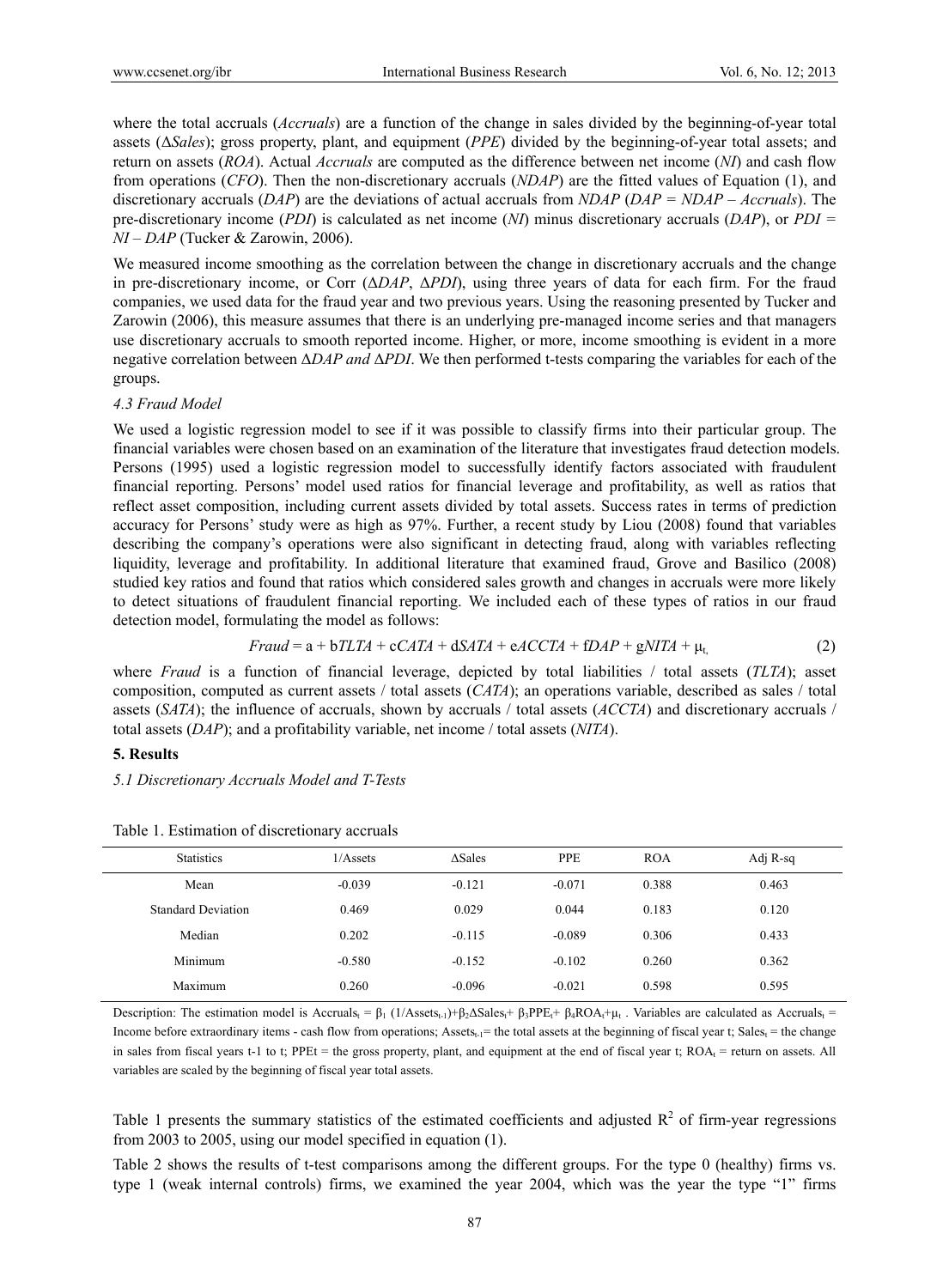received the unfavorable IC report. In this year, compared to healthy companies, Net income / total assets (*NITA*) was significantly lower for type 1 firms, as were total Accruals, discretionary accruals (*DAP*), pre-discretionary income (*PDI*), and firm size as measured by the log of total assets (*LNTA*). This result corresponds to previous research that indicates that firms with weak internal controls reduced their discretionary accruals after the implementation of the Sarbanes-Oxley Act in 2004.

When comparing the healthy (type 0) firms to the firms that committed financial statement fraud (type 2), discretionary accruals (*DAP*), net income divided by total assets (*NITA*), and size as measured by log of total assets (*LNTA*) were all significantly higher for the healthy firms. When comparing the healthy (type 0) firms to the firms that committed financial fraud due to improper options reporting (type 3), the type 3 firms had significantly lower total assets (*LNTA*). The type 3 firms also had significantly lower pre-discretionary income (*PDI*), significantly lower debt ratio (*TLTA*), and significantly lower sales to total assets (*SATA*) than the healthy firms.

When comparing the type 1 (weak internal controls) with the type 2 (financial statement fraud) firms (shown in Table 2, Panel B), the change in discretionary accruals *(DAP*) from the previous year to the adverse internal control report year (type 1), or to the fraud year (type 2), was significantly lower for the fraud companies. Hence, it indicates that in the year of discovery of fraud, firms may adopt more conservative accounting practices. The size of the fraud companies, as measured by the log of total assets (*LNTA*), was significantly higher than the companies with weak internal controls.

The comparison of type 1 (weak internal controls) to the type 3 firms (companies that committed fraud due to improper options reporting) indicated significantly higher net income to total assets (*NITA*), discretionary accruals (*DAP*), current assets to total assets (*CATA*) and log of total assets (*LNTA*) for the type 3 firms. This indicates that the type 3 firms had more aggressive accounting practices than the firms with internal control weaknesses.

Table 2, Panel C shows the comparison of the two different types of fraud companies (type 2 vs. type 3). The firms that committed fraud due to improper options reporting (type 3 firms) had significantly higher discretionary accruals (*DAP*) and significantly higher current assets to total assets (*CATA*) than the firms that committed financial reporting fraud for other reasons. On the other hand, the type 3 firms had lower debt (*TLTA*) compared to the other fraud firms.

| Variable    |                 | $Mean - Type 1$ | $Mean - Type 2$ | $Mean - Type 3$ |
|-------------|-----------------|-----------------|-----------------|-----------------|
|             | $Mean - Type 0$ | $(t-value)$     | $(t-value)$     | $(t-value)$     |
| Accruals    | $-0.052$        | $-0.092$        | $-0.020$        | $-0.077$        |
|             |                 | $(1.761)^*$     | $(-0.941)$      | (1.563)         |
| <b>NITA</b> | 0.062           | $-0.034$        | $-0.039$        | 0.037           |
|             |                 | $(4.269)$ ***   | $(2.242)$ **    | (1.188)         |
| <b>DAP</b>  | 0.028           | $-0.019$        | $-0.046$        | 0.046           |
|             |                 | $(2.175)$ **    | $(2.569)**$     | $(-0.852)$      |
| CHG_DAP     | 0.001           | 0.036           | $-0.029$        | 0.012           |
|             |                 | $(-1.590)$      | (0.880)         | $(-0.698)$      |
| PDI         | 0.033           | $-0.015$        | 0.007           | $-0.088$        |
|             |                 | $(1.991)^*$     | (0.683)         | $(2.178)*$      |
| CHG_PDI     | $-0.001$        | $-0.323$        | $-0.037$        | $-0.009$        |
|             |                 | (0.992)         | (0.773)         | (0.406)         |
| <b>TLTA</b> | 0.617           | 0.702           | 0.655           | 0.350           |
|             |                 | $(-0.690)$      | $(-0.575)$      | $(6.331)$ ***   |
| <b>CATA</b> | 0.391           | 0.460           | 0.441           | 0.573           |

Table 2. Panel A. descriptive statistics for discretionary accruals model; Type 0 (healthy company) vs. Type 1 (internal control weakness), Type 2 (financial statement fraud) and Type 3 (options reporting fraud)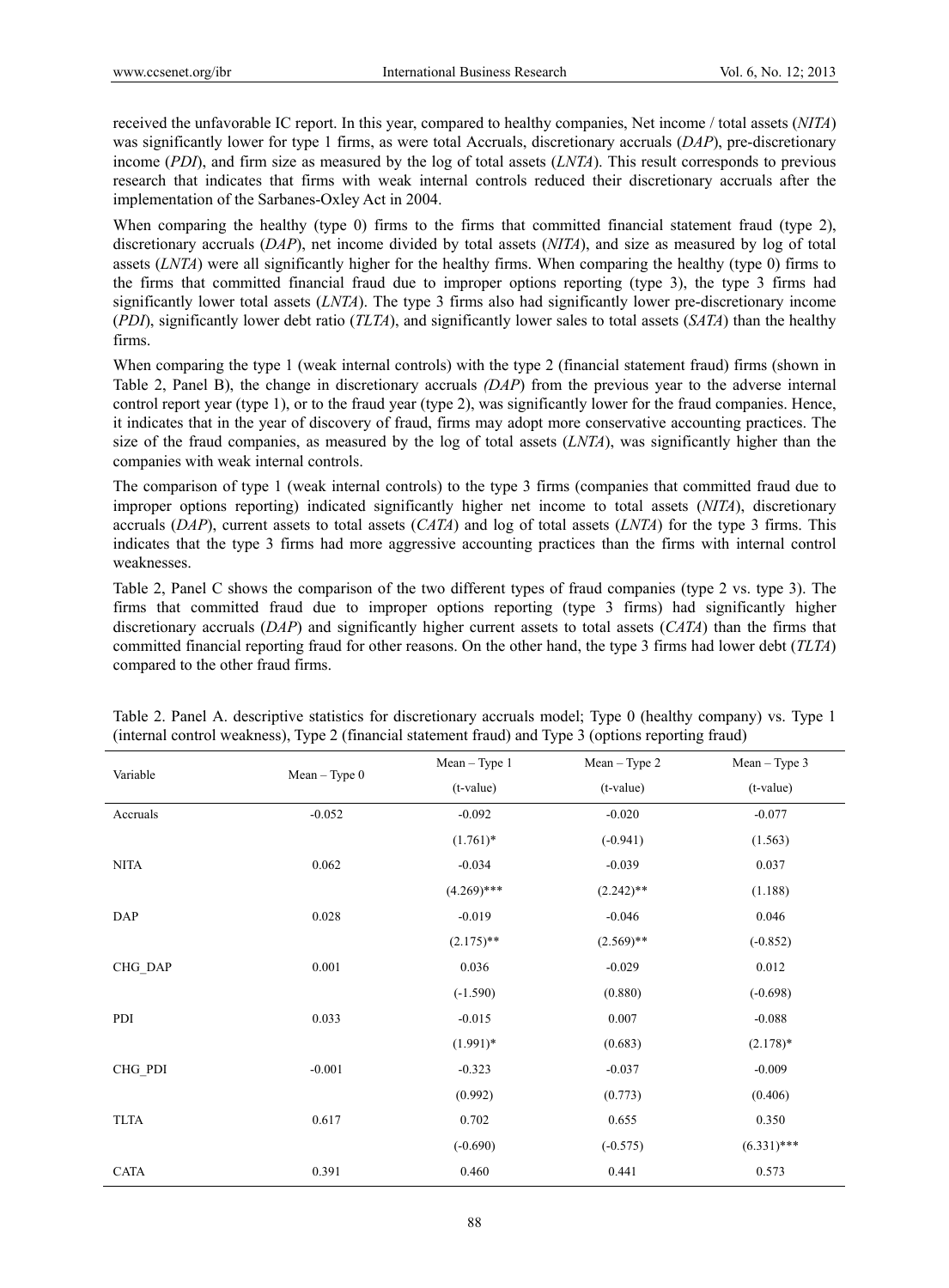|             |       | $(-1.293)$     | $(-0.864)$    | $(-4.160)$ *** |
|-------------|-------|----------------|---------------|----------------|
| <b>SATA</b> | 1.197 | 1.182          | 1.038         | 0.886          |
|             |       | (0.070)        | (0.752)       | $(1.798)*$     |
| $LN\_TA$    | 9.497 | 5.883          | 7.344         | 7.420          |
|             |       | $(10.185)$ *** | $(4.529)$ *** | $(5.641)$ ***  |

Table 2. Panel B: Type 1 (internal control weakness) vs. Type 2 (financial statement fraud) and Type 3 (options reporting fraud)

| Variable         | Mean - Type 1 | Mean - Type 2  | Mean - Type 3  |
|------------------|---------------|----------------|----------------|
|                  |               | (t-value)      | (t-value)      |
| Accruals         | $-0.092$      | $-0.020$       | $-0.077$       |
|                  |               | $(-1.931)^*$   | (1.563)        |
| $\rm NITA$       | $-0.034$      | $-0.039$       | 0.037          |
|                  |               | (0.101)        | (1.188)        |
| <b>DAP</b>       | $-0.019$      | $-0.046$       | 0.046          |
|                  |               | (0.785)        | $(-0.852)$     |
| $CHG\_DAP$       | 0.036         | $-0.029$       | 0.012          |
|                  |               | $(1.724)*$     | $(-0.698)$     |
| PDI              | $-0.015$      | 0.007          | $-0.088$       |
|                  |               | $(-0.543)$     | $(2.178)*$     |
| ${\rm CHG\_PDI}$ | $-0.323$      | $-0.037$       | $-0.009$       |
|                  |               | $(-0.836)$     | (0.406)        |
| <b>TLTA</b>      | 0.702         | 0.655          | 0.350          |
|                  |               | (0.344)        | $(6.331)$ ***  |
| CATA             | 0.460         | 0.441          | 0.573          |
|                  |               | (0.300)        | $(-4.160)$ *** |
| <b>SATA</b>      | 1.182         | 1.038          | 0.886          |
|                  |               | (0.613)        | $(1.798)*$     |
| $\text{LN\_TA}$  | 5.883         | 7.344          | 7.420          |
|                  |               | $(-2.845)$ *** | $(-3.691)$ *** |

| Table 2. Panel C: Type 2 (financial statement fraud) vs. Type 3 (options reporting fraud) |  |  |  |  |
|-------------------------------------------------------------------------------------------|--|--|--|--|
|-------------------------------------------------------------------------------------------|--|--|--|--|

| Variable    | $Mean - Type 2$ | $Mean - Type 3$ | T-value     |
|-------------|-----------------|-----------------|-------------|
| Accruals    | $-0.020$        | $-0.077$        | 1.656       |
| <b>NITA</b> | $-0.039$        | 0.037           | $-1.614$    |
| <b>DAP</b>  | $-0.046$        | 0.046           | $-2.833***$ |
| CHG DAP     | $-0.029$        | 0.012           | $-1.163$    |
| PDI         | 0.007           | $-0.088$        | 0.416       |
| CHG PDI     | $-0.037$        | $-0.009$        | $-0.580$    |
| <b>TLTA</b> | 0.655           | 0.350           | $4.557***$  |
| <b>CATA</b> | 0.441           | 0.573           | $-2.313***$ |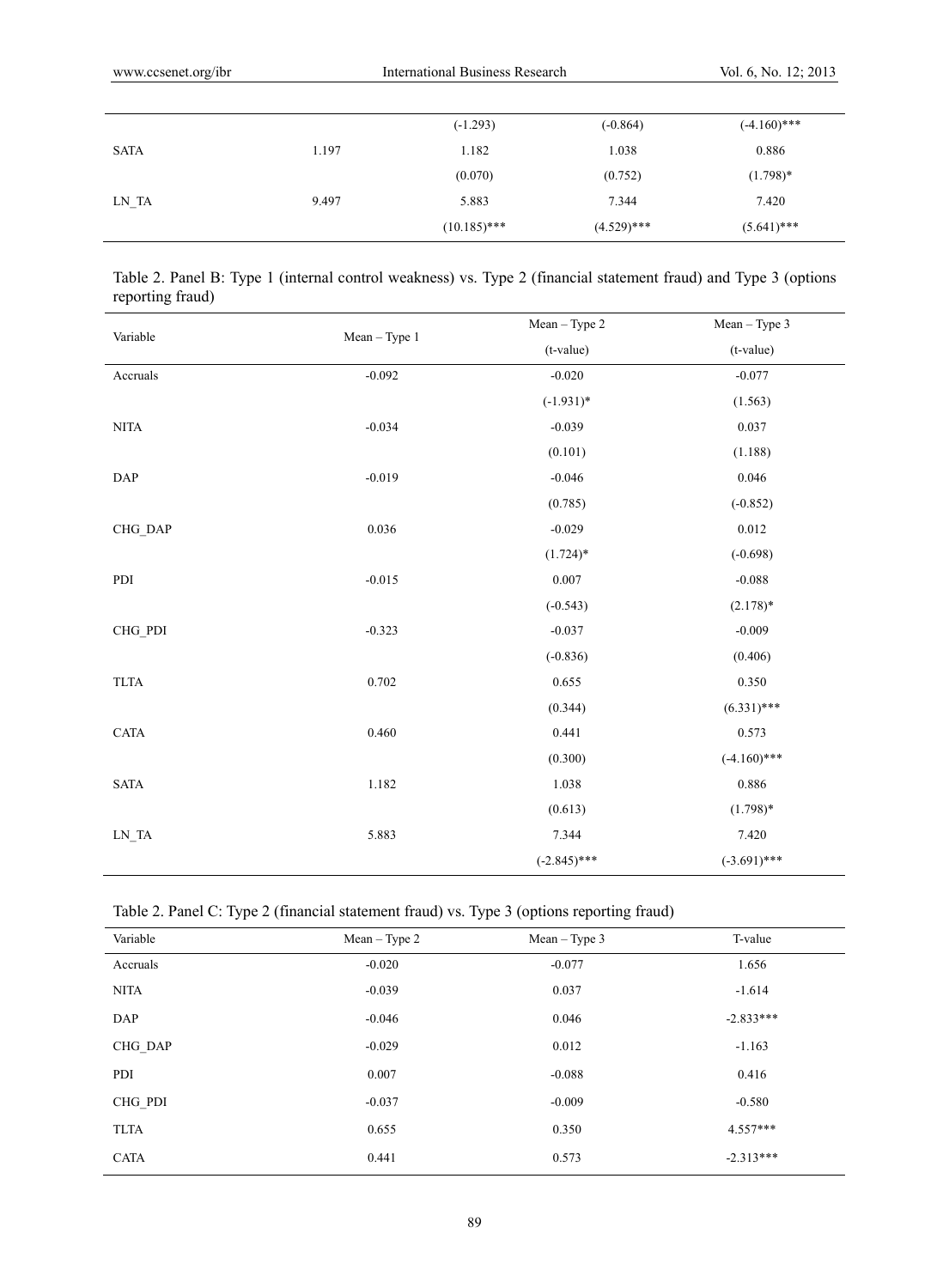| <b>SATA</b> | 1.038 | 0.886 | 0.777    |
|-------------|-------|-------|----------|
| $LN\_TA$    | 7.344 | 7.420 | $-0.145$ |

Description: Accruals = actual accruals computed as net income minus cash flow from operations / total assets; NITA = net income / total assets; DAP = discretionary accruals (deviations of actual accruals from non-discretionary accruals); CHG\_DAP = change in discretionary accruals from prior to current year; PDI = pre-discretionary income; CHG\_PDI = change in pre-discretionary income from previous year to current year; TLTA = total liabilities / total assets; CATA = current assets / total assets; SATA = sales / total assets; LN\_TA = log of total assets.

Sample size:  $N = 36$  for healthy companies,  $N = 35$  for firms reporting internal control weaknesses,  $N = 32$  for firms with financial reporting fraud,  $N = 32$  for firms with options reporting fraud.

Note: \*\*\*p  $\leq 0.01$ , \*\*p  $\leq 0.05$ , \*p  $\leq 0.10$ 

Then, as shown in Table 3, we looked at the statistic for the correlation between the change in discretionary accruals (DAP) and the change in pre-discretionary income (PDI). If the correlation is negative and significant, it indicates income smoothing (Tucker & Zarowin, 2006). We made this comparison for the change from year 1 to year 2, and the change from year 2 to year 3, in each of our data samples. All correlations were negative except for the weak internal control firms from year 2003 to 2004 (year 1 to year 2). This supports the finding above that companies with weaker internal controls had lower discretionary accruals in the year immediately following Sarbanes-Oxley implementation. All of the other types of firms in our sample had a significant negative correlation, indicating income smoothing.

|                                    | Change: Year 1 to Year 2 | Change: Year 2 to Year 3 |
|------------------------------------|--------------------------|--------------------------|
|                                    | (Significance)           | (Significance)           |
| Type 0 (Healthy firms)             | $-0.867$                 | $-0.561$                 |
|                                    | (.000)                   | (.000)                   |
| Type 1 (Internal control weakness) | $-0.132$                 | $-0.562$                 |
|                                    | (.472)                   | (.001)                   |
| Type 2 (Financial reporting fraud) | $-0.402$                 | $-0.391$                 |
|                                    | (.022)                   | (.027)                   |
| Type 3 (Options reporting fraud)   | $-0.476$                 | $-0.645$                 |
|                                    | (.006)                   | (.000)                   |
|                                    |                          |                          |

Table 3. Comparison of pearson correlation coefficients between discretionary accruals (DAP) and pre-discretionary income (PDI)

# *5.2 Logistic Regression Fraud Detection Models*

The results of the logistic regression models and classification accuracies are given in Table 4. When the type 0 (healthy) firms are compared to the other firms (Table 4, Panel A), the discretionary accruals variables contribute significantly to the classification model only for the firms that committed fraudulent financial reporting. In a comparison of the type 0 vs. type 1 firms (those with weak internal controls), the model correctly classifies 78.9% of the firms. The significant variable in the model is net income / total assets (*NITA*), which is significantly lower for the firms with internal control weaknesses. The model that compares healthy firms to type 2 firms (those that committed fraudulent financial reporting) correctly classifies 82.4% of the total firms. The variables for total liabilities / total assets (*TLTA*), total accruals (*ACCTA*), and discretionary accruals (*DAP*) have significantly higher influence in classifying fraud firms. The variables for sales / total assets (*SATA*), and net income / total assets (*NITA*), are significantly lower for the fraud firms. When comparing the prediction model of healthy firms to type 3 firms (those firms that committed improper options reporting), the total classification accuracy is 86.8%. The debt ratio of total liabilities / total assets (*TLTA*) is significantly lower for the fraud firms, and the liquidity ratio of current assets / total assets (*CATA*) is significantly higher for the fraud firms.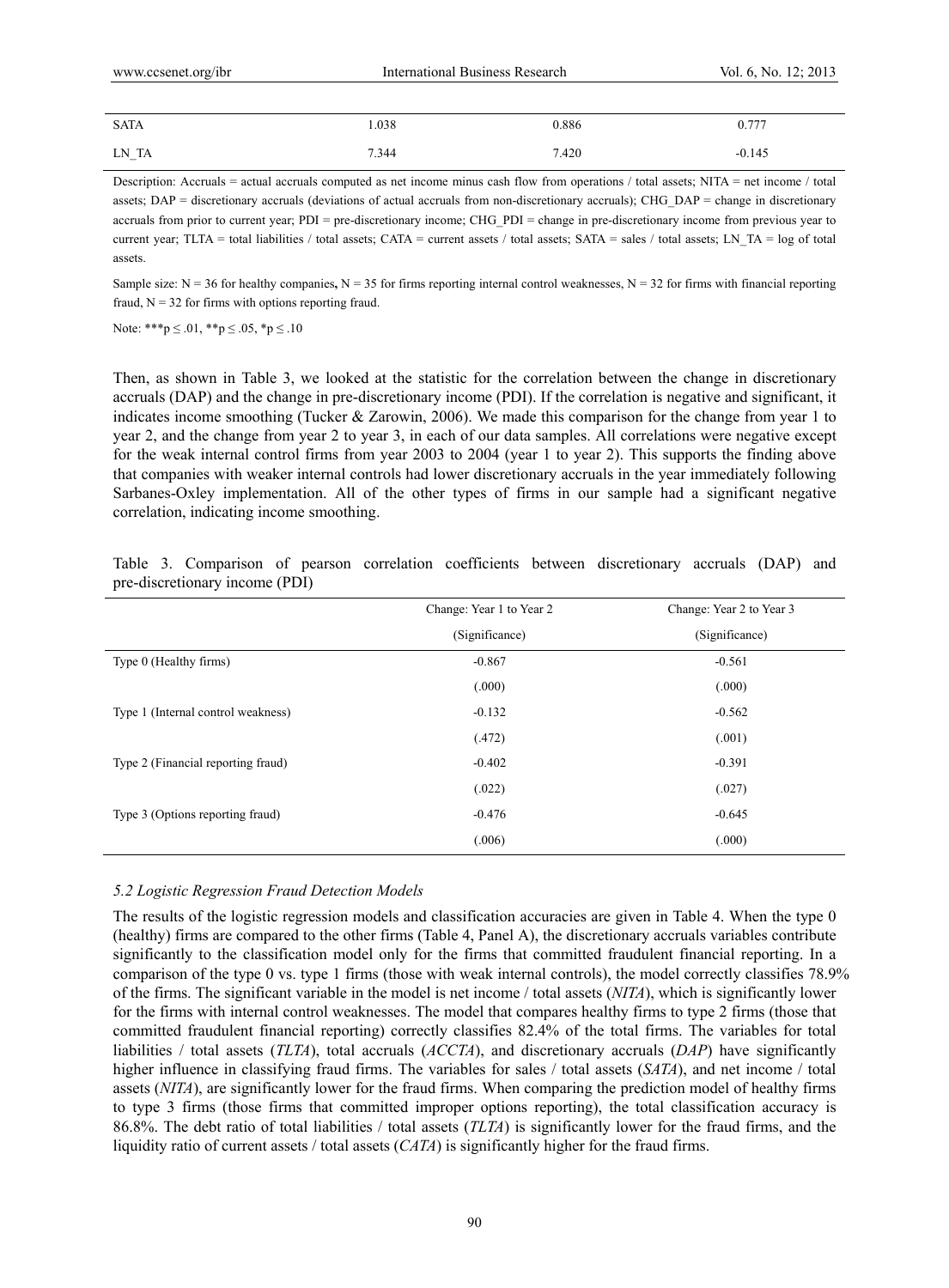| Variable     | Coefficient -    | Coefficient -    | Coefficient -    |
|--------------|------------------|------------------|------------------|
|              | Type 0 v. Type 1 | Type 0 v. Type 2 | Type 0 v. Type 3 |
| Constant     | $-0.6395$        | 0.4019           | 2.8648           |
| <b>TLTA</b>  | 0.3205           | $3.6005*$        | $-9.6132***$     |
| <b>CATA</b>  | 2.6600           | 4.1890           | $6.5145**$       |
| <b>SATA</b>  | $-0.4861$        | $-1.6768**$      | $-0.8681$        |
| <b>ACCTA</b> | $-2.6759$        | 49.1311***       | $-3.1251$        |
| <b>DAP</b>   | $-1.7676$        | 43.8627***       | $-11.6343$       |
| <b>NITA</b>  | $-11.7687*$      | $-44.2015***$    | $-2.8435$        |

Table 4. Panel A: logistic regression fraud detection model

| Table 4: Panel A (continued): a comparison results of classifications using a fraud detection model |  |  |  |  |
|-----------------------------------------------------------------------------------------------------|--|--|--|--|
|                                                                                                     |  |  |  |  |

|                   |            | Type $0(a)$ | Type $0(a)$ | Type $0(a)$ |
|-------------------|------------|-------------|-------------|-------------|
|                   |            | V.          | V.          | V.          |
|                   |            | Type $1(b)$ | Type $2(b)$ | Type $3(b)$ |
| Percent correct — | Type $(a)$ | 86.1%       | 86.1%       | 91.7%       |
|                   | Type (b)   | 71.4%       | 78.1%       | 81.3%       |
|                   | Total      | 78.9%       | 82.4%       | 86.8%       |

In a comparison of the type 1 vs. type 2 firms (those with weak internal controls compared to those with financial statement fraud), the model correctly classifies 79% of the firms, as shown in Table 4, Panel B. The significant variables in the model are net income / total assets (*NITA*), which is significantly lower for the fraud firms; discretionary accruals (*DAP*); and total accruals (*ACCTA*), both of which are significantly higher for the fraud firms.

|  | Table 4. Panel B: logistic regression fraud detection model |  |  |  |  |  |
|--|-------------------------------------------------------------|--|--|--|--|--|
|--|-------------------------------------------------------------|--|--|--|--|--|

| Variable     | Coefficient -    | Coefficient -    | Coefficient -    |
|--------------|------------------|------------------|------------------|
|              | Type 1 v. Type 2 | Type 1 v. Type 3 | Type 2 v. Type 3 |
| Constant     | $2.0421**$       | 1.7392           | $-0.5406$        |
| <b>TLTA</b>  | 1.5159           | $-3.0777**$      | $-8.4152***$     |
| <b>CATA</b>  | $-0.9863$        | 0.3642           | 1.5019           |
| <b>SATA</b>  | $-0.8611$        | $-0.3887$        | 0.4554           |
| <b>ACCTA</b> | 34.6392***       | 3.2237           | $-66.1336***$    |
| <b>DAP</b>   | 29.3615***       | 4.1779           | $-50.4353***$    |
| <b>NITA</b>  | $-29.6294***$    | 1.2628           | 57.4560***       |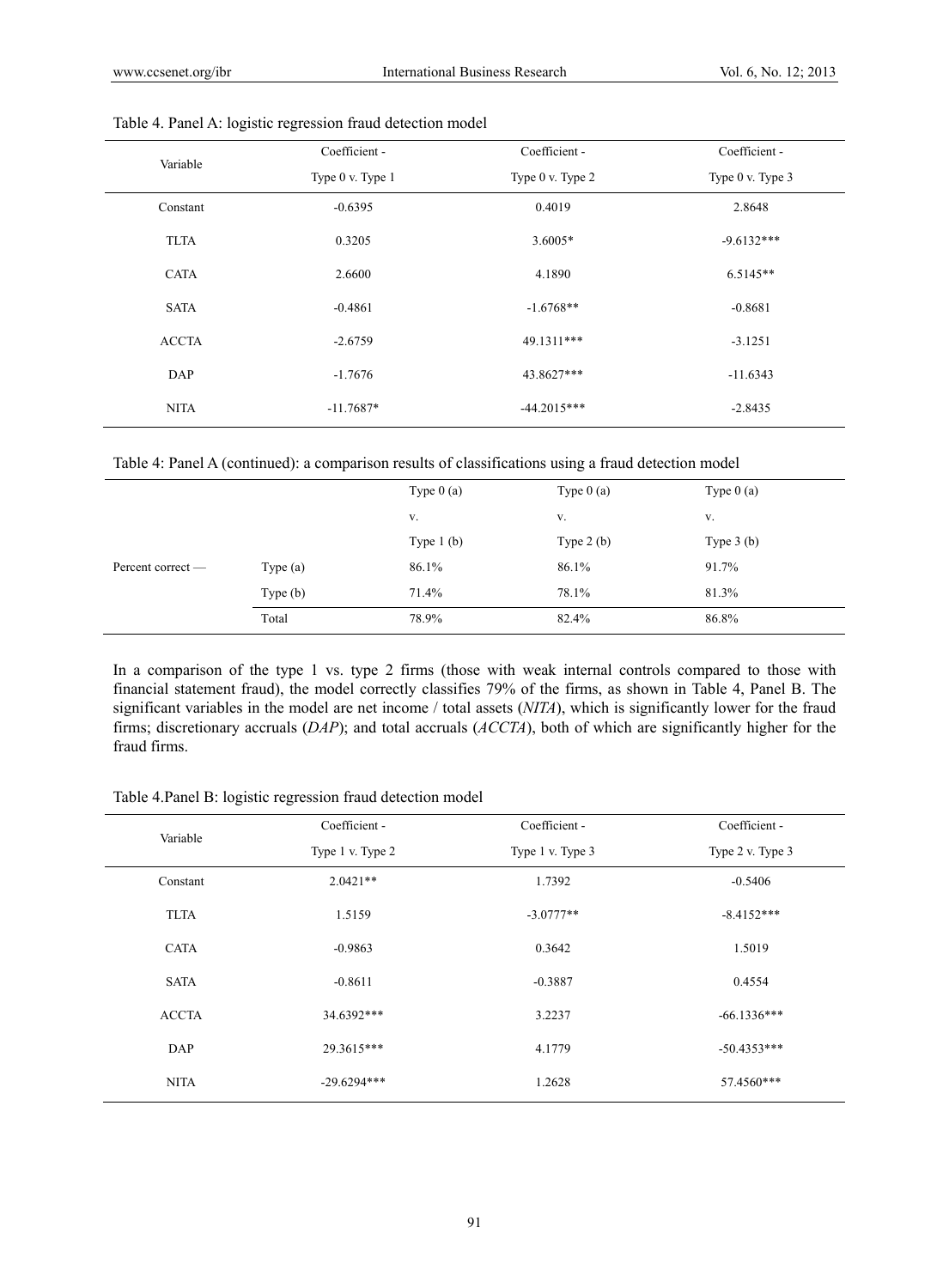|                   |            | Type $1(a)$ | Type $1(a)$ | Type $2(a)$ |
|-------------------|------------|-------------|-------------|-------------|
|                   |            | V.          | V.          | V.          |
|                   |            | Type $2(b)$ | Type $3(b)$ | Type $3(b)$ |
| Percent correct — | Type $(a)$ | 77.1%       | 74.3%       | 87.5%       |
|                   | Type (b)   | 81.3%       | 68.8%       | 87.5%       |
|                   | Total      | 79.1%       | 71.6%       | 87.5%       |

#### Table 4. Panel B (continued): a comparison results of classifications using a fraud detection model

Description: Dependent variable is coded 1 for Type (a) company, 0 for Type (b) company. Used a cut-off score of .5 and above for Type (b) company. Type  $1 =$  internal control weakness, Type  $2 =$  financial reporting fraud, Type  $3 =$  options reporting fraud.

Note: \*\*\*p  $\leq 0.01$ , \*\*p  $\leq 0.05$ , \*p  $\leq 0.10$ 

A comparison of the type 1 vs. type 3 firms (those firms that had weak internal controls compared to those firms that committed fraud through improper options reporting) indicates a total classification accuracy of 71.6%. These types of firms were not distinguished by the accruals variables, but by the debt ratio (*TLTA*), which was significantly lower for the type 3 firms.

Finally, when comparing the two types of fraud firms (type 2 vs. type 3), our model achieved a classification accuracy of 87.5%. While the type 3 firms had significantly higher Net income to total assets (*NITA*), the type 2 firms showed a significantly higher influence of discretionary accruals (*DAP*), total accruals (*ACCTA*), and debt ratio (*TLTA*) in classifying fraud firms.

## **6. Conclusions**

The results of our study indicate that healthy firms can be distinguished from firms with weak internal controls and from fraud firms, and in addition, the firms with these types of difficulties can be distinguished from each other when using discretionary accruals variables. This result is consistent whether the fraud is due to improper reporting of stock options or other financial statement fraud due to revenue misstatement or misappropriation of assets. This finding supports our first hypothesis. We also find that healthy firms, firms with internal control weaknesses, and firms with different categories of fraud can also be distinguished when using a fraud classification model with variables for total accruals and discretionary accruals, along with specific financial variables that assist in detecting fraud. This finding supports our second hypothesis.

Our study shows the importance of discretionary accruals variables in distinguishing between firms with internal control weaknesses as compared to healthy firms, and in identifying firms that commit various types of financial reporting fraud. We also contribute to the literature that has expanded the ability of auditors to assess fraud risk and examine restated earnings.

Being able to detect fraudulent financial statements is of value to investors. The healthy functioning of financial markets depends on truthful information about firm performance. As such, investors would expect to see more ethical behavior from the executives and directors of companies, especially after the implementation of Sarbanes-Oxley. The ability to detect fraud and manage risk has implications for individuals involved at all levels of corporate governance. Future research could examine whether specific aspects of corporate governance, such as structure and composition of the board of directors, are associated with the risk of financial reporting fraud.

#### **Acknowledgements**

This paper was previously presented at the Decision Sciences Institute 2009 Annual Meeting in New Orleans, L.A. The authors would like to thank the attendees and two anonymous reviewers for their helpful comments and suggestions. We would also like to acknowledge Dr. Pervaiz Alam and Dr. Michael Pearson for their assistance on an earlier version of this paper.

#### **References**

Aboody, D., & Kasznik, R. (2000). CEO stock option awards and the timing of corporate voluntary disclosures. *Journal of Accounting and Economics, 29*, 73–100. http://dx.doi.org/10.1016/S0165-4101(00)00014-8

Argenti, J. (1976). *Corporate Collapse: Causes and Symptoms.* London: McGraw-Hill.

Ashbaugh-Skaife, H., Collins, D. W., Kinney, W. R., & Jr., LaFond, R. (2008). The effect of SOX internal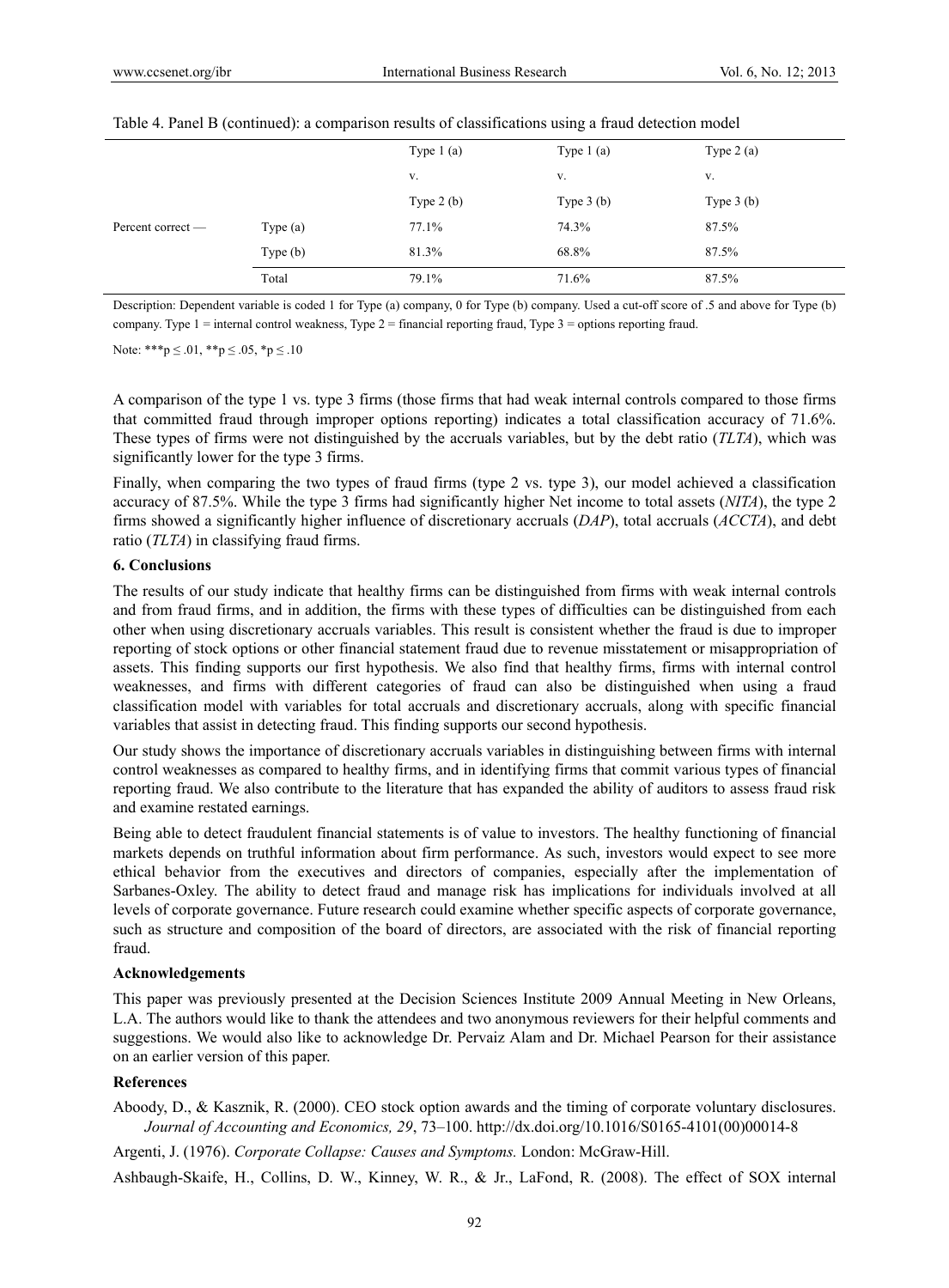control deficiencies and the remediation on accrual quality. *The Accounting Review, 83*(1), 217–250. http://dx.doi.org/10.2308/accr.2008.83.1.217

- Bartov, E., Givoly, D., & Hayn, C. (2002). The rewards for meeting or beating earnings expectations. *Journal of Accounting and Economics, 33*, 172–204. http://dx.doi.org/10.1016/S0165-4101(02)00045-9
- Bartov, E., & Mohanram, P. (2004). Private information, earnings manipulations, and executive stock-option exercises. *The Accounting Review, 79*(4), 889–920. http://dx.doi.org/10.2308/accr.2004.79.4.889
- Beck, R. (2003). Stock grants' motivation eyed. *Tulsa World*, p. E8.
- Burgstahler, D., & Dichev, I. (1997). Earnings management to avoid earnings decreases and losses. *Journal of Accounting and Economics, 24*, 99–126. http://dx.doi.org/10.1016/S0165-4101(97)00017-7
- Cassidy, J. (2002). The greed cycle: How the financial system encouraged corporations to go crazy. *The New Yorker*, pp. 64.
- Chan, K. C., Farrell, B. R., & Lee, P. (2005). *Earnings management and return-earnings association of firms reporting material internal control weaknesses under Section 404 of the Sarbanes-Oxley Act.* Working paper.
- Chen, C., & Sennetti, J. T. (2005). Fraudulent financial reporting characteristics of the computer industry under a strategic-systems lens. *Journal of Forensic Accounting, 6*, 23–54.
- Cohen, D., Dey, A., & Lys, T. (2005). *Trends in earnings management in the pre- and post- Sarbanes-Oxley periods.* Working paper. http://dx.doi.org/10.2139/ssrn.658782
- DeAngelo, L. E. (1986). Accounting numbers as market valuation substitutes: A study of management buyouts of public stockholders. *The Accounting Review, 61*(3), 400–420.
- Doyle, J., Ge, W., & McVay, S. (2007). Accruals quality and internal controls over financial reporting. *The Accounting Review, 82*(5), 1141–1170. http://dx.doi.org/10.2308/accr.2007.82.5.1141
- Geiger, M. A., & North, D. S. (2006). Does hiring a new CFO change things? An investigation of changes in discretionary accruals. *The Accounting Review, 81*(4), 781–809. http://dx.doi.org/10.1521/accr.2006.81.4.781
- Graham, J. R., Harvey, C. R., & Rajgopal, S. (2005). The economic implications of corporate financial reporting. *Journal of Accounting and Economics, 40,* 3–73. http://dx.doi.org/10.1016/j.jacceco.2005.01.002
- Grove, H., & Basilico, E. (2008). Fraudulent financial reporting detection: Key ratios plus corporate governance factors. *International Studies of Management and Organization, 38*(3), 10–42. http://dx.doi.org/10.2753/IMO0020-8825380301
- Hansen, J. V., McDonald, J. B., & Stice, J. D. (1992). Artificial intelligence and generalized qualitative-response models: An empirical test on two audit decision-making domains. *Decision Sciences, 23*(3), 708–723. http://dx.doi.org/10.1111/j.1540-5915.1992.tb00413.x
- Iliev, P. (2007). *The effect of SOX Section 404 management's report on audit fees, accruals and stock returns.*  Working paper.
- Jones, J. (1991). Earnings management during import relief investigations. *Journal of Accounting Research, 29*(2), 193–228. http://dx.doi.org/10.2307/2491047
- Jones, K., Krishnan, G. V., & Melendrez, K. D. (2008). Do models of discretionary accruals detect actual cases of fraudulent and restated earnings? An empirical evaluation. *Contemporary Accounting Research*, *25*(2), 6–30. http://dx.doi.org/10.1506/car.25.2.8
- Kothari, S. P., Leone, A., & Wasley, C. (2005). Performance matched discretionary accruals. *Journal of Accounting and Economics, 39*(1), 161–197. http://dx.doi.org/10.1016/j.jacceco.2004.11.002
- Lai, K. W. (2003). *The SOX act and auditor independence: Preliminary evidence from audit opinion and discretionary accruals.* Working paper.
- Lenard, M. J., & Alam, P. (2004). The use of fuzzy logic and expert reasoning for knowledge management and discovery of financial reporting fraud. In Nemati, H., & Barko, C. (Eds.), *Organizational data mining: Leveraging enterprise data resources for optimal performance* (pp. 230–262). Hershey, PA: Idea Group, Inc. http://dx.doi.org/10.4018/978-1-59140-134-6.ch016
- Lenard, M. J., Watkins, A. L., & Alam, P. (2007). Effective use of integrated decision making: An advanced